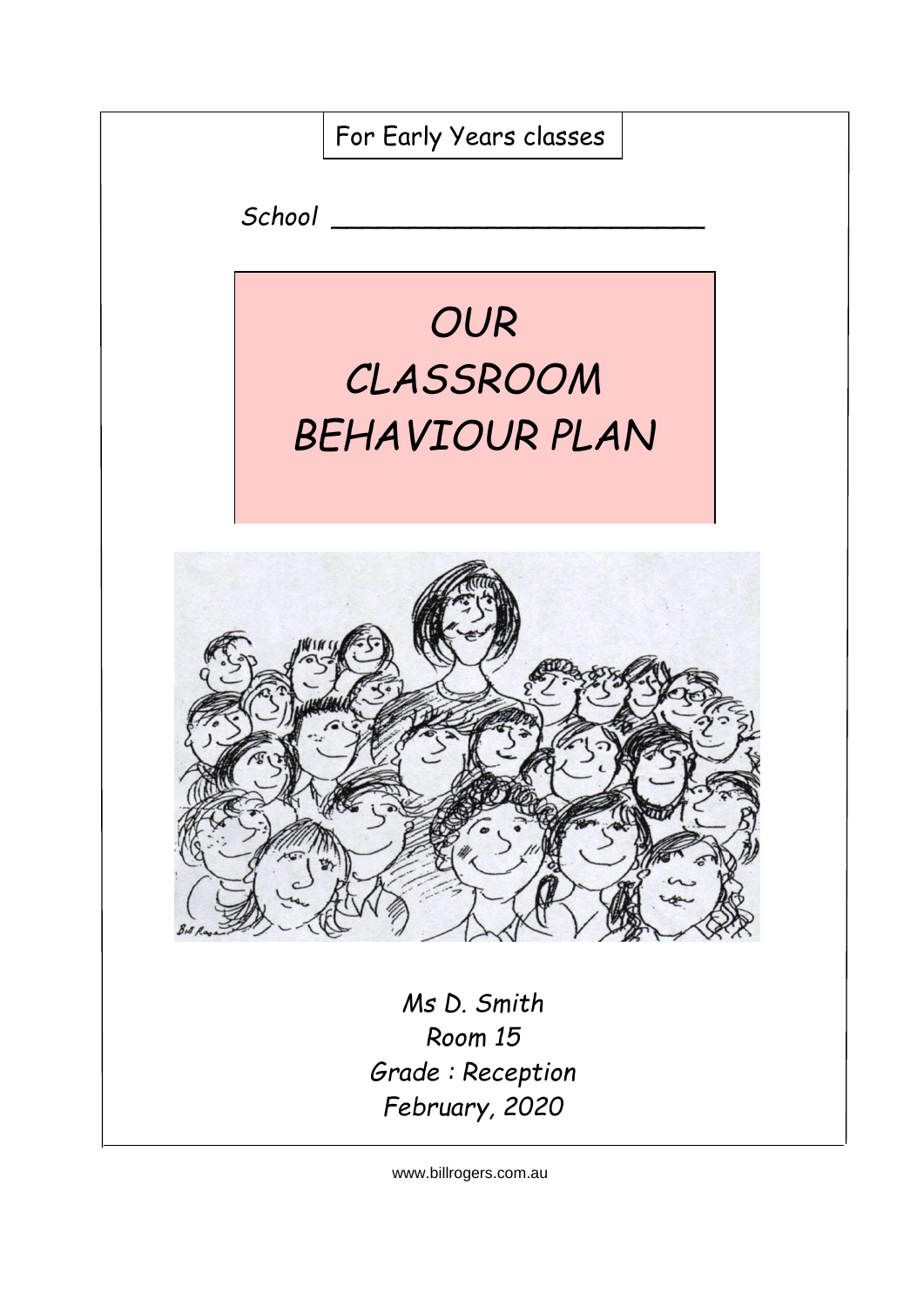#### Behaviour agreements for early years classes

*A note to colleagues –*

*This 'behaviour-plan' is a composite of examples of behaviour-agreements in use in schools. They are used with the respective permission of the teachers, and schools, concerned; with the provision that they be seen as framework examples.* (Bill Rogers and colleagues)

A **behaviour-agreement/plan** is – fundamentally – a shared understanding between teachers and students about fair, reasonable, safe, age-related, expected behaviour 'in our class group'. The focus is the individual grade-class.

While its *formal* outcome is a published and shared 'plan' or 'agreement', it is the *process* and *practice* of what the document expresses and expects that will determine its meaning, its value and its utility for children, teachers and parents.

A behaviour-agreement – at this age level in school  $(4 - 8 \text{ years})$  – is as much for the parents as it is for the children and their teacher.

It is crucial that the class teacher discusses the related issues of behaviour and learning with her class group – *in the setting of a classroom context.* Essentially the teacher is seeking to build a *learning community* based on a clear, shared, awareness and understanding of 'rights' (as *right* and *fair* behaviours); responsibilities; rules and consequences. Of course at this age, and level of development, we would not use those *terms*; though many children will be familiar with the concept, meaning, use and experience of *rules* and *responsibilities.*

In building a learning community the teacher will :

• Discuss with the class group *why* we need to think about what behaviours are *right*, *helpful, co-operative* and *fair*. The basis of *rights* are those values held as good, appropriate, and fair regarding our behaviour here at school. Obviously this discussion is developed in an age-related way. My colleagues and I normally ask several questions to initiate and develop this classroom discussion :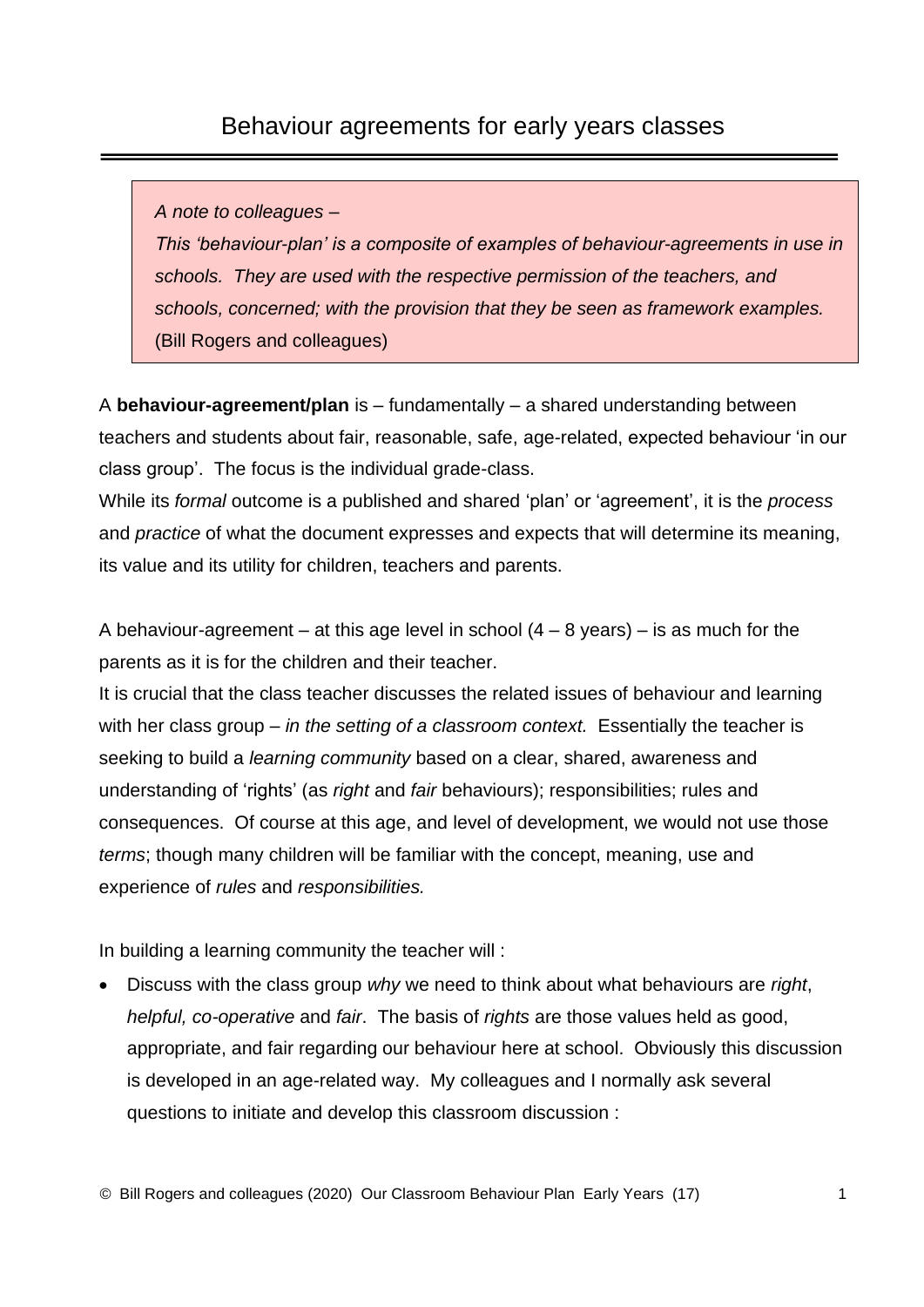# ❖ "What is 'learning'? and "How can we learn well here?"

This question often raises issues relating to turn-taking in class discussions; handsup 'signals'; listening to others; sharing equipment at our table groups …; quiet 'working voices' ("lots of us, in one classroom space …"); how we help each other by talking about the learning activities together and helping each other ...;how to get teacher help fairly ...

# ❖ "How can we feel safe here? What do we mean by 'safe'?"

(not just physical safety). These questions raise understanding about movement and our 'small space here …'; how we treat one another; how we talk with, and communicate with, one another; related issues of teasing and bullying are often addressed in this discussion ...

## ❖ **"**What is respect? How can / should we show respect to

each other here ...?" This raises clear understandings, and behaviours,

concerning **fairness**; **co-operation; consideration in our relationships.**

## ❖ "What do we mean by manners?"Effective teacher-leaders never

assume basic manners such as : 'please', 'thanks', 'excuse me …', 'can I borrow?' This sort of *guided discussion* helps clarify and consolidate *common* understandings and expectations about learning and behaviour. The focus on fairness / **right**-ness also gives a sense of collective ownership about 'the plan' or 'behaviour agreement' for *our class*.

• When making rules with infant age children it is important to keep the rules simple, few in number, positive in expression and using inclusive language where possible ('our', 'us', 'we', 'all', 'together', 'everyone' … see Rogers, 2011 and Rogers and McPherson, 2014). It will always help to publish the rules in a large, poster, format with cartoon motif and add (progressively) photos of class members with 'hands up without calling out', 'working co-operatively', 'keeping our classroom tidy', 'using equipment safely' …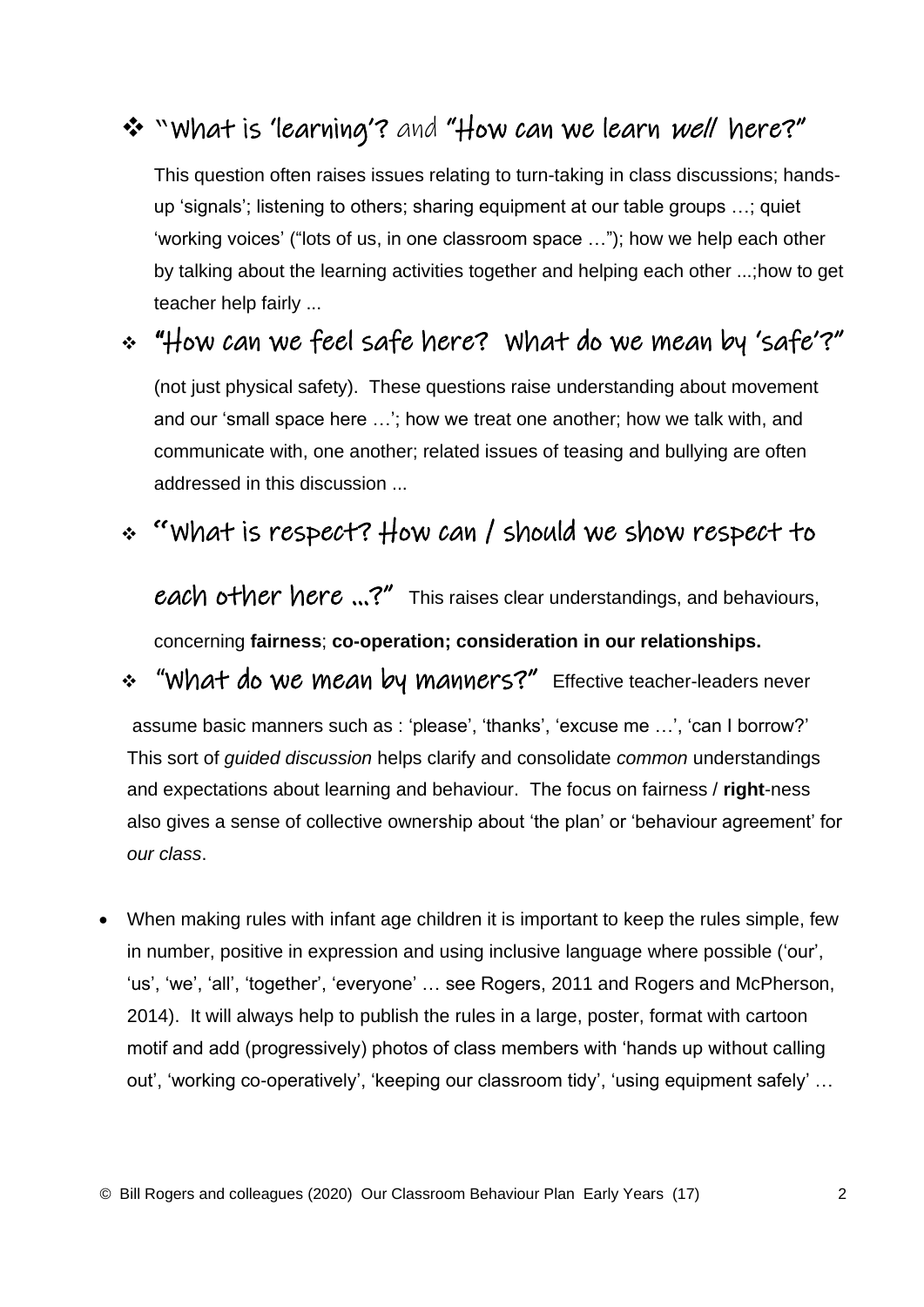• At some stage in a classroom discussion on rules we also need to discuss '*what happens when we 'break' the rules*?' What does 'breaking' a rule mean? What we seek to do, in class discussions, is to raise the *related link between* behaviour and consequence; the 'if-then' link. "*If* you make it difficult for others in class discussions (by calling out, butting in ...) *then* ...". "*If* you make it difficult for people to do their classwork ... (here we give examples) *then* (you'll be asked to work away from others ..."). "*If* you push, shove, pinch, pull, grab. Hit out at others here ... *then* ...". (Here we discuss why *time-out* may be necessary).

Some behaviour consequences should be known in advance. This addresses behaviour consequences that relate to safety (scissors, fighting etc) or those related to *repeated* distraction of others' learning and the concept and meaning of time-out. The most 'intrusive' consequence a teacher would use *in the classroom* is time-out (cool-off-time). This should always be used with *firm calmness* by the teacher. Sometimes the teacher can *preface* the consequence of time-out to a student with a 'directed choice' :- that 'if' the student continues to behave in such-and-such a way (be specific)'then' they will have to '*go to* time-out' (or 'cool-off-time', or 'thinking time'). Five minutes is – normally – enough for a child to 'calm', settle, refocus. The teacher should always carry this through in a calm way, in a way that minimizes any unnecessary embarrassment to the child concerned. If the student continues to behave in an unsafe way or is repeatedly distracting they will need to go to supervised time-out (away from their class peers). (See Rogers, 2011 and Rogers and McPherson, 2014).

• The published document (the 'agreement' or the 'plan') will often have a photo of the teacher and class group on the front cover. If there is one document a parent is likely to read it is one that has photos of their child – and their child's teacher – 'on the front cover'. Photos are also used throughout the document to illustrate positive student behaviour and learning. This 'plan', or 'agreement', would normally be published and sent home to parents by the second week of term one. As with all use of photos of children it is essential to do so within whole-school protocols of photograph usage.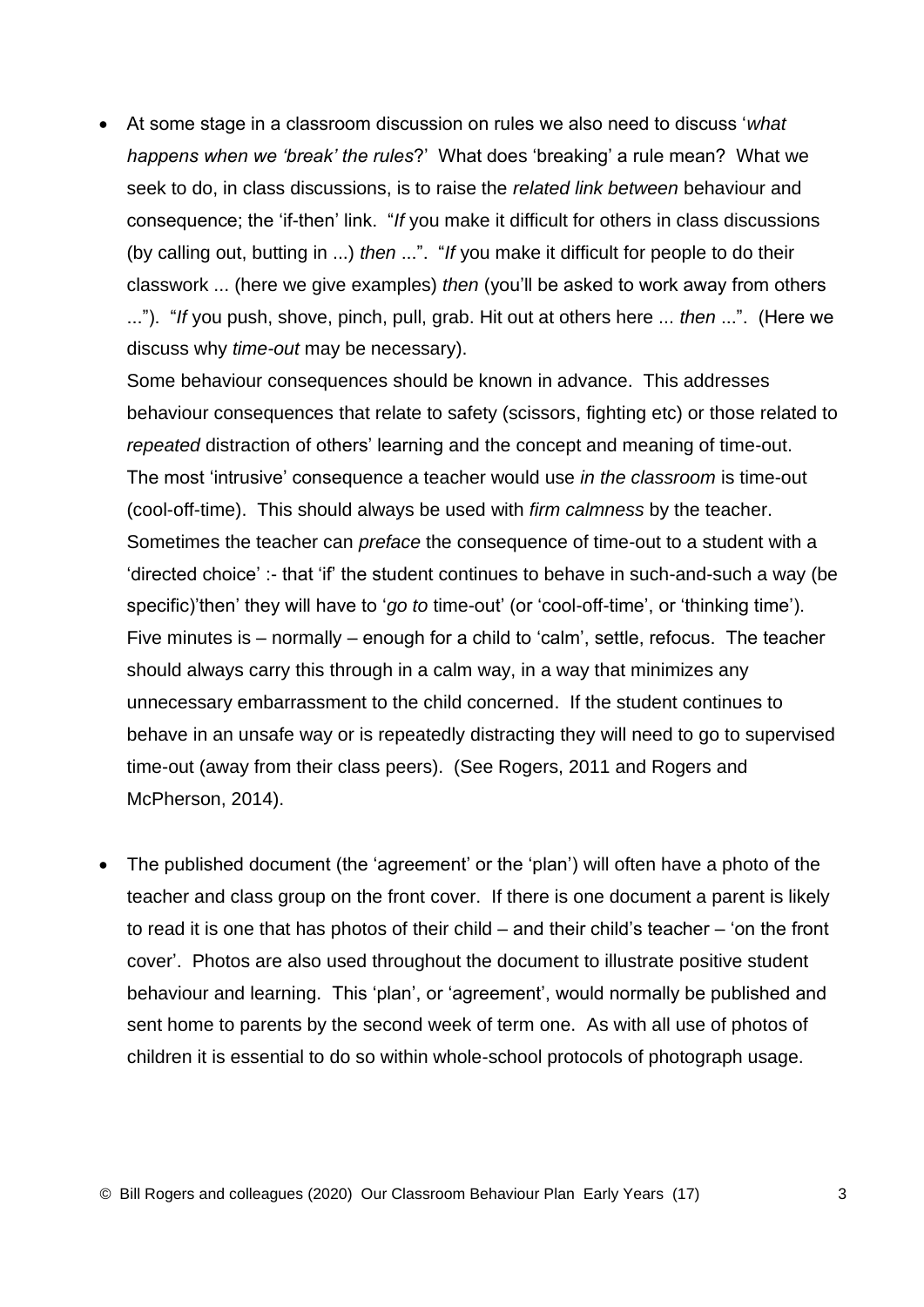- Many primary schools use a similar *format* for their 'classroom behaviour agreements' *across all grade-groups* in the primary school. This gives a developmental consistency to the establishment phase of the year.
- A covering letter from the principal should accompany this document when passed on to the respective parent(s) / caregivers of each child in the grade / group\*. This ratifies the document and gives a 'whole-school' sense of commitment about how the school perceives, and practises, behaviour management and discipline and behaviour support. It will also help to briefly define what 'our school' means by the term discipline in *any* correspondence to parents.

Discipline is – primarily – the way we (as adults and teachers) lead, guide, encourage, support, direct … students to thoughtful, considerate and responsible behaviour. It is how we help children to 'own' their behaviour. It is not *primarily* about punishment; though the concept of *behaviour consequences* is a crucial part of discipline. Discipline has an *educational* purpose *and an educational focus*.

Thoughtful discipline is preventative as well as corrective; it also has a *protective and preparing function* as it relates to teaching students about rights and responsibilities (see Rogers, 2011 and Rogers and McPherson, 2014). This 'behaviour agreement' concept, process and practice enables that sense of shared purpose in learning and behaviour for children, teacher and parents.

All the best in developing your behaviour agreements with your grade / class.

Bill Rogers and colleagues